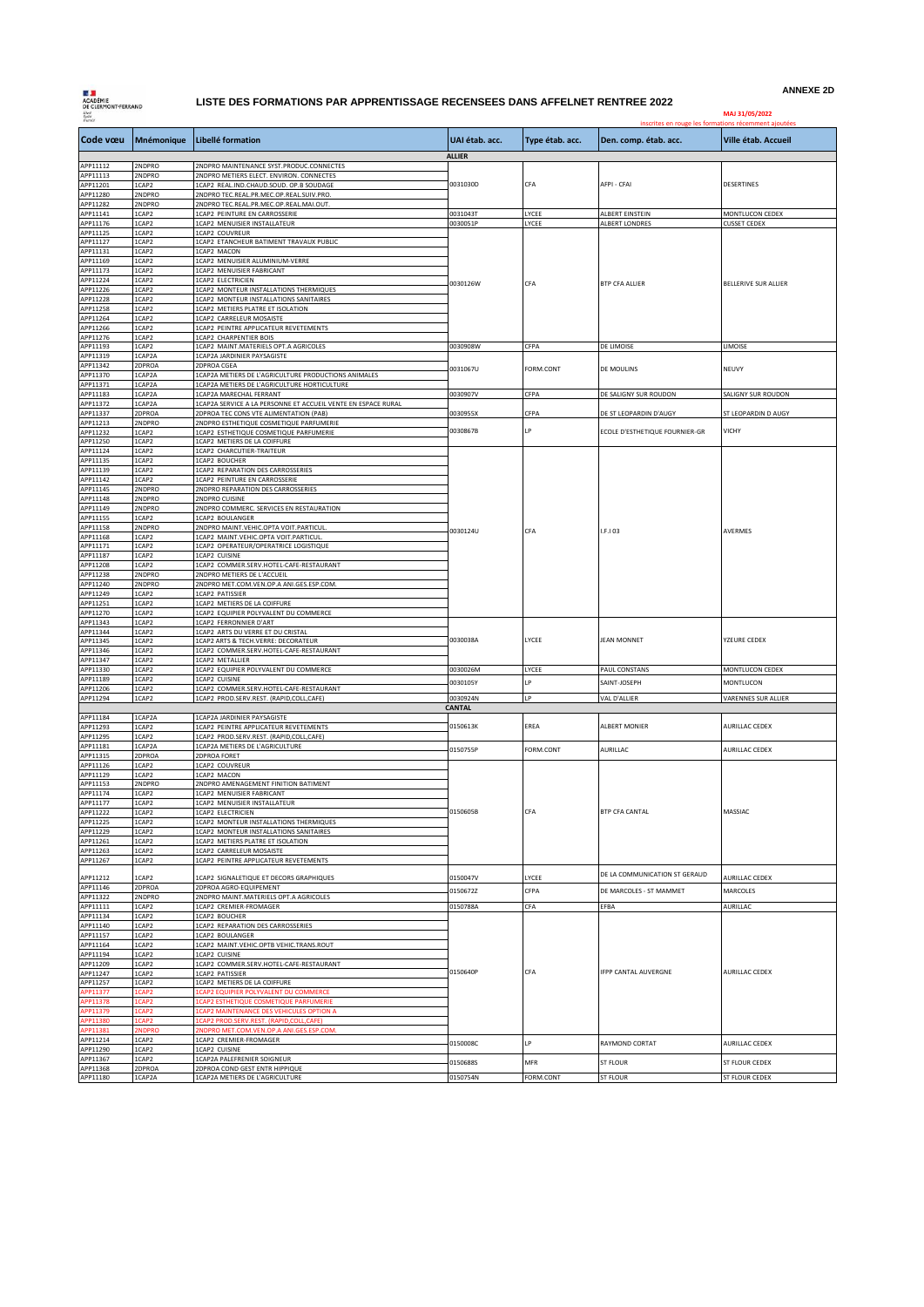|                      |                  |                                                                                     | <b>HAUTE LOIRE</b> |            |                                              |                                        |
|----------------------|------------------|-------------------------------------------------------------------------------------|--------------------|------------|----------------------------------------------|----------------------------------------|
| APP11303<br>APP11309 | 1CAP2<br>1CAP2   | 1CAP2 PEINTRE APPLICATEUR REVETEMENTS<br>1CAP2 METALLIER                            | 0430109K           | EREA       | ALEXANDRE VIALATTE                           | <b>BRIOUDE CEDEX</b>                   |
| APP11331             | 1CAP2            | 1CAP2 MENUISIER FABRICANT                                                           | 0430023S           | I P        | AUGUSTE AYMARD                               | <b>ESPALY ST MARCEL</b>                |
| APP11121             | 2NDPRO           | 2NDPRO METIERS ELECT. ENVIRON. CONNECTES                                            | 0430855W           |            |                                              | <b>BAINS</b>                           |
| APP11130             | 1CAP2            | 1CAP2 MACON                                                                         |                    |            | <b>BTP CFA HAUTE-LOIRE</b>                   |                                        |
| APP11175<br>APP11223 | 1CAP2<br>1CAP2   | 1CAP2 MENUISIER FABRICANT<br>1CAP2 ELECTRICIEN                                      |                    |            |                                              |                                        |
| APP11231             | 1CAP2            | 1CAP2 MONTEUR INSTALLATIONS SANITAIRES                                              |                    | CFA        |                                              |                                        |
| APP11259             | 1CAP2            | 1CAP2 METIERS PLATRE ET ISOLATION                                                   |                    |            |                                              |                                        |
| APP11265             | 1CAP2            | 1CAP2 CONSTRUCTEUR OUVRAGES BETON ARME                                              |                    |            |                                              |                                        |
| APP11269             | 1CAP2            | 1CAP2 PEINTRE APPLICATEUR REVETEMENTS                                               |                    |            |                                              |                                        |
| APP11275<br>APP11317 | 1CAP2<br>1CAP2A  | 1CAP2 CHARPENTIER BOIS<br>1CAP2A METIERS DE L'AGRICULTURE                           |                    |            |                                              |                                        |
| APP11320             | 1CAP2A           | 1CAP2A JARDINIER PAYSAGISTE                                                         | 0431000D           | LР         | DE VALS PRES LE PUY                          | VALS PRES LE PUY                       |
| APP11323             | 1CAP2            | 1CAP2 COMMER.SERV.HOTEL-CAFE-RESTAURANT                                             |                    |            |                                              |                                        |
| APP11373             | 1CAP2            | 1CAP2 PROD.SERV.REST. (RAPID,COLL,CAFE)                                             | 0430953C           | LYCEE      | EMMANUEL CHABRIER                            | YSSINGEAUX CEDEX                       |
| APP11151<br>APP11205 | 1CAP2<br>1CAP2   | 1CAP2 CONDUCT. INSTALLATIONS PRODUCTION<br>1CAP2 COMMER.SERV.HOTEL-CAFE-RESTAURANT  |                    |            | <b>GRETA DU VELAY</b>                        | LE PUY-EN-VELAY                        |
| APP11220             | 1CAP2            | 1CAP2 ELECTRICIEN                                                                   |                    |            |                                              |                                        |
| APP11287             | 1CAP2            | 1CAP2 CUISINE                                                                       | 0430896R           | GRETA      |                                              |                                        |
| APP11314             | 1CAP2            | 1CAP2 PROD.SERV.REST. (RAPID,COLL,CAFE)                                             |                    |            |                                              |                                        |
| APP11332<br>APP11333 | 1CAP2<br>1CAP2   | 1CAP2 MENUISIER FABRICANT<br>1CAP2 METALLIER                                        |                    |            |                                              |                                        |
| APP11122             | 1CAP2            | 1CAP2 CHARCUTIER-TRAITEUR                                                           |                    |            |                                              |                                        |
| APP11132             | 1CAP2            | 1CAP2 BOUCHER                                                                       |                    |            | IFP 43 - CFA INTERPROFESSIONNEL              | BAINS                                  |
| APP11137             | 1CAP2            | 1CAP2 REPARATION DES CARROSSERIES                                                   |                    |            |                                              |                                        |
| APP11144<br>APP11154 | 2NDPRO<br>1CAP2  | 2NDPRO REPARATION DES CARROSSERIES<br>1CAP2 BOULANGER                               |                    |            |                                              |                                        |
| APP11161             | 2NDPRO           | 2NDPRO MAINT.VEHIC.OPTA VOIT.PARTICUL                                               |                    |            |                                              |                                        |
| APP11166             | 1CAP2            | 1CAP2 MAINT.VEHIC.OPTA VOIT.PARTICUL.                                               |                    |            |                                              |                                        |
| APP11186             | 1CAP2            | 1CAP2 CUISINE                                                                       |                    |            |                                              |                                        |
| APP11190<br>APP11195 | 1CAP2<br>1CAP2   | 1CAP2 MAINT.MATERIELS OPT.A AGRICOLES<br>1CAP2 MAINT.MATERIELS OPT.C ESP. VERTS     | 0430844J           | CFA        |                                              |                                        |
| APP11207             | 1CAP2            | 1CAP2 COMMER.SERV.HOTEL-CAFE-RESTAURANT                                             |                    |            |                                              |                                        |
| APP11211             | 1CAP2            | 1CAP2 FRENISTE                                                                      |                    |            |                                              |                                        |
| APP11234             | 1CAP2            | 1CAP2 ESTHETIQUE COSMETIQUE PARFUMERIE                                              |                    |            |                                              |                                        |
| APP11241<br>APP11246 | 2NDPRO<br>1CAP2  | 2NDPRO MET.COM.VEN.OP.A ANI.GES.ESP.COM.<br>1CAP2 PATISSIER                         |                    |            |                                              |                                        |
| APP11252             | 1CAP2            | 1CAP2 METIERS DE LA COIFFURE                                                        |                    |            |                                              |                                        |
| APP11271             | 1CAP2            | 1CAP2 EQUIPIER POLYVALENT DU COMMERCE                                               |                    |            |                                              |                                        |
| APP11274             | 1CAP2            | 1CAP2 PROD.SERV.REST. (RAPID,COLL,CAFE)                                             |                    |            |                                              |                                        |
| APP11279<br>APP11254 | 2NDPRO<br>2DPROA | 2NDPRO TEC.REAL.PR.MEC.OP.REAL.SUIV.PRO.<br>2DPROA AGRO-EQUIPEMENT                  | 0430103D           | LP         | NOTRE DAME DU CHATEAU                        | MONISTROL SUR LOIRE                    |
| APP11369             | 1CAP2A           | 1CAP2A METIERS DE L'AGRICULTURE                                                     | 0431012S           | FORM.CONT  |                                              | <b>FONTANNES</b>                       |
| APP11310             | 1CAP2A           | 1CAP2A JARDINIER PAYSAGISTE                                                         | 0430958H           | FORM.CONT  |                                              | YSSINGEAUX                             |
|                      |                  |                                                                                     | <b>PUY DE DOME</b> |            |                                              |                                        |
| APP11172<br>APP11242 | 1CAP2<br>2NDPRO  | 1CAP2 OPERATEUR/OPERATRICE LOGISTIQUE<br>2NDPRO MET.COM.VEN.OP.A ANI.GES.ESP.COM.   | 0631959M           | CFA<br>CFA | AFTRAL CFATL AUVERGNE<br>ALTERNANCE AUVERGNE | COURNON D AUVERGNE<br>CLERMONT-FERRAND |
| APP11305             | 1CAP2            | 1CAP2 CHARPENTIER BOIS                                                              | 0632075N           |            |                                              | AMBERT                                 |
|                      |                  |                                                                                     | 0630001J           | LYCEE      | <b>BLAISE PASCAL</b>                         |                                        |
| APP11357             | 1CAP2            | 1CAP2 MAINT.VEHIC.OPTA VOIT.PARTICUL.                                               |                    |            |                                              |                                        |
| APP11128             | 1CAP2            | 1CAP2 MACON                                                                         |                    |            |                                              |                                        |
| APP11136             | 1CAP2            | 1CAP2 METALLIER                                                                     |                    |            |                                              |                                        |
| APP11179             | 1CAP2<br>2NDPRO  | 1CAP2 INSTALL. FROID CONDITIONN. D'AIR                                              |                    |            |                                              |                                        |
| APP11185<br>APP11221 | 1CAP2            | 2NDPRO METIERS ELECT. ENVIRON. CONNECTES<br>1CAP2 ELECTRICIEN                       | 0631243J           | CFA        | BTP CFA PUY-DE-DOME                          | CLERMONT FERRAND                       |
| APP11227             | 1CAP2            | 1CAP2 MONTEUR INSTALLATIONS THERMIQUES                                              |                    |            |                                              |                                        |
| APP11230             | 1CAP2            | 1CAP2 MONTEUR INSTALLATIONS SANITAIRES                                              |                    |            |                                              |                                        |
| APP11260             | 1CAP2            | 1CAP2 METIERS PLATRE ET ISOLATION                                                   |                    |            |                                              |                                        |
| APP11268<br>APP11306 | 1CAP2<br>1CAP2   | 1CAP2 PEINTRE APPLICATEUR REVETEMENTS<br>1CAP2 ACCOMPAG. EDUCATIF PETITE ENFANCE    |                    |            |                                              |                                        |
| APP11313             | 1CAP2            | 1CAP2 AGENT DE PROPRETE ET D'HYGIENE                                                | 0631977G           | CFA        | CFA DE L'EDUCATION NATIONALE                 | CLERMONT FERRAND                       |
| APP11374             | 1CAP2            | 1CAP2 REAL.IND.CHAUD.SOUD. OP.A CHAUDR                                              |                    |            |                                              |                                        |
| APP11152<br>APP11200 | 2NDPRO<br>1CAP2  | 2NDPRO PILOTE DE LIGNE DE PRODUCTION<br>1CAP2 REAL.IND.CHAUD.SOUD. OP.A CHAUDR.     |                    |            |                                              |                                        |
| APP11202             | 1CAP2            | 1CAP2 REAL.IND.CHAUD.SOUD. OP.B SOUDAGE                                             |                    |            |                                              |                                        |
| APP11217             | 2NDPRO           | 2NDPRO TECH.CHAUDRONNERIE INDUSTRIELLE                                              | 0631968X           | CFA        | CFAI ANTENNE DE COURNON                      | <b>COURNON D AUVERGNE</b>              |
| APP11277             | 2NDPRO           | 2NDPRO MAINTENANCE SYST.PRODUC.CONNECTES                                            |                    |            |                                              |                                        |
| APP11278<br>APP11283 | 2NDPRO<br>2NDPRO | 2NDPRO TEC.REAL.PR.MEC.OP.REAL.SUIV.PRO.<br>2NDPRO TEC.REAL.PR.MEC.OP.REAL.MAI.OUT. |                    |            |                                              |                                        |
| APP11182             | 1CAP2A           | 1CAP2A METIERS DE L'AGRICULTURE                                                     | 0631686R           | CFPA       | DE GELLES                                    | GELLES                                 |
| APP11255             | 1CAP2            | 1CAP2 METIERS PLATRE ET ISOLATION                                                   |                    |            |                                              |                                        |
| APP11262             | 1CAP2            | 1CAP2 CARRELEUR MOSAISTE                                                            | 0630665F           | EREA       | DE LATTRE DE TASSIGNY                        | ROMAGNA1                               |
| APP11281<br>APP11285 | 1CAP2<br>1CAP2   | 1CAP2 INTERVENT. MAINTENANCE.TECHN.BAT<br>1CAP2 MACON                               |                    |            |                                              |                                        |
| APP11292             | 1CAP2            | 1CAP2 MONTEUR INSTALLATIONS THERMIQUES                                              |                    |            |                                              |                                        |
| APP11215             | 2NDPRO           | 2NDPRO ESTHETIQUE COSMETIQUE PARFUMERIE                                             | 0632002J           | IP         | ECOLE D'ESTHETIQUE FOURNIER                  | CLERMONT FERRAND                       |
| APP11233             | 1CAP2            | 1CAP2 ESTHETIQUE COSMETIQUE PARFUMERIE                                              |                    |            |                                              |                                        |
| APP11244<br>APP11286 | 1CAP2<br>1CAP2   | 1CAP2 PATISSIER<br>1CAP2 CUISINE                                                    |                    | LP         |                                              |                                        |
| APP11288             | 1CAP2            | 1CAP2 COMMER.SERV.HOTEL-CAFE-RESTAURANT                                             | 0630012W           |            | <b>FRANCOIS RABELAIS</b>                     | BRASSAC LES MINES                      |
| APP11297             | 1CAP2            | 1CAP2 PROD.SERV.REST. (RAPID,COLL,CAFE)                                             |                    |            |                                              |                                        |
| APP11199             | 1CAP2            | 1CAP2 REAL.IND.CHAUD.SOUD. OP.A CHAUDR                                              |                    |            |                                              |                                        |
| APP11203<br>APP11289 | 1CAP2<br>1CAP2   | 1CAP2 REAL.IND.CHAUD.SOUD. OP.B SOUDAGE<br>1CAP2 MENUISIER INSTALLATEUR             | 0630078T           | LP         | <b>GERMAINE TILLION</b>                      | THIERS                                 |
| APP11308             | 1CAP2            | 1CAP2 MENUISIER FABRICANT                                                           |                    |            |                                              |                                        |
| APP11341             | 1CAP2            | 1CAP2 EQUIPIER POLYVALENT DU COMMERCE                                               |                    |            |                                              |                                        |
| APP11167<br>APP11235 | 1CAP2<br>1CAP2   | 1CAP2 MAINT.VEHIC.OPTA VOIT.PARTICUL.<br>1CAP2 ESTHETIQUE COSMETIQUE PARFUMERIE     |                    |            |                                              |                                        |
| APP11298             | 1CAP2            | 1CAP2 COMPOSIT.PLASTIQ.CHAUDRONNES                                                  |                    |            |                                              |                                        |
| APP11302             | 1CAP2            | 1CAP2 METIERS PLATRE ET ISOLATION                                                   |                    |            |                                              |                                        |
| APP11311<br>APP11312 | 1CAP2<br>1CAP2   | 1CAP2 MONTEUR INSTALLATIONS THERMIQUES                                              |                    |            |                                              |                                        |
| APP11324             | 1CAP2            | 1CAP2 PEINTRE APPLICATEUR REVETEMENTS<br>1CAP2 EBENISTE                             | 0631939R           | GRETA      | GRETA CLERMONT-AUVERGNE                      | CLERMONT-FERRAND                       |
| APP11328             | 1CAP2            | 1CAP2 CARRELEUR MOSAISTE                                                            |                    |            |                                              |                                        |
| APP11339             | 1CAP2            | 1CAP2 CONDUCTEUR ROUTIER MARCHANDISES                                               |                    |            |                                              |                                        |
| APP11340<br>APP11350 | 1CAP2<br>1CAP2   | 1CAP2 OPERATEUR/OPERATRICE LOGISTIQUE<br>1CAP2 CHARPENTIER BOIS                     |                    |            |                                              |                                        |
| APP11353<br>APP11375 | 1CAP2<br>1CAP2   | 1CAP2 REPARATION DES CARROSSERIES<br>1CAP2 MONTEUR INSTALLATIONS SANITAIRES         |                    |            |                                              |                                        |